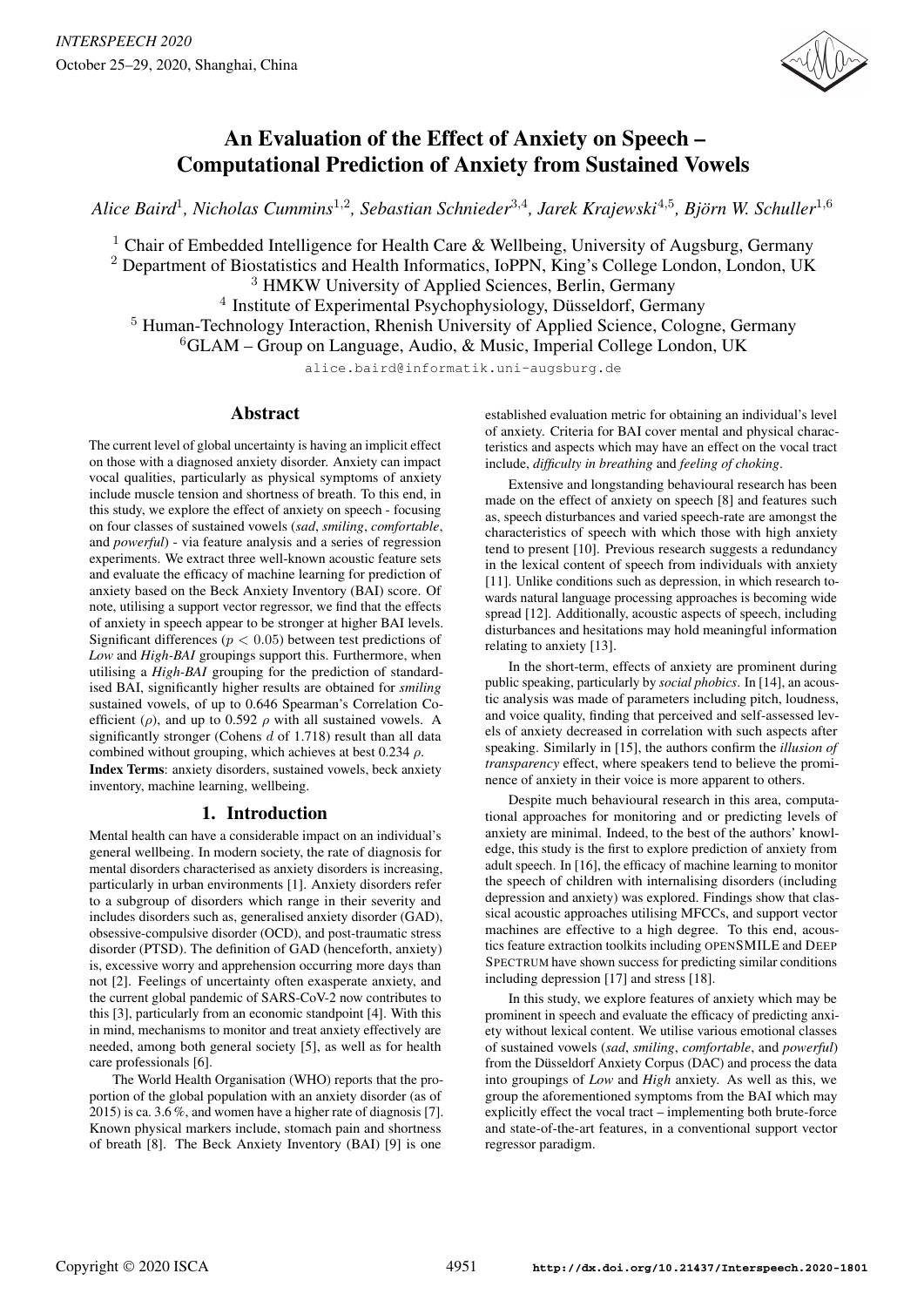## 2. Düsseldorf Anxiety Corpus

For this study, we utilise the *Düsseldorf Anxiety Corpus (DAC)*, collected by members of the Institute of Experimental Psychophysiology, Düsseldorf, Germany. The corpus is a dataset of individuals performing various vocal exercises, featuring 252 speakers aged 18 to 68 years old (average of 31.5 years, standard deviation of 12.3 years). The files are categorised into different types of phonations, including sustained vowels, read, and free speech. The reference data is formed by measurements which includes the Beck Anxiety Inventory (BAI) [9].

We have chosen only the sustained vowels from DAC to limit the scope of the study and explore specifically the effect of anxiety without lexical content, as this has shown in previous research to be less important for anxiety [11]. For this study, we utilise four classes of sustained *a* vowels:

- Sad a sad phonation of vowel [*a*] performed with low intensity and frowning face.
- Smiling (Smile) a smiling phonation of vowel [*a*] in high intensity and smiling face.
- Comfortable (Comf) a comfortable phonation of vowel [*a*] in comfortable intensity.
- **Powerful** (Power) a loud phonation of vowel  $[a]$  in loud intensity.

These specific classes of sustained vowels are chosen due to their relation to anxiety literature – For example, negative emotion can often be masked as positive [19] (*sad*, *smiling*) and typically those with an anxiety disorder are less self-confident [20] (*comfortable*, *powerful*).

All speakers in DAC have been evaluated under the Beck Anxiety Inventory (BAI) questionnaire [21]. During the BAI, individuals answer a series of questions relating to their wellbeing, on a scale from 0–3. A total score of under 21 indicates low anxiety, and a score of above 36 indicates potentially concerning levels of anxiety. Based on these responses, we partitioned the data into two groups: *Low-BAI* vs *High-BAI* with values above 21 set as *High-BAI*. From the criteria in the BAI, a *feeling of choking* and *difficulty in breathing* are the only specific questions which may affect speech, and therefore we also group data into the presence or absence of these symptoms.

#### 2.1. Data processing

We evaluated the dataset and selected a total of 239 speakers (69 males), which we then partitioned into train, development, and test (cf. Table 1). The audio was converted to 16 kHz, 16 bit, mono, WAV. At the beginning and end of many instances was silence. To remove this, we utilise the Librosa toolkit and automatically trim each file. The original data duration was 4 h:30 :m24 s reduced to 3 h:00 m:40 s. Within the corpus, the absolute BAI rating ranges from 0–60 and to avoid weighting for particular speakers, these raw annotations were standardised to zero mean and unit standard deviation, resulting in a range of  $-1.11 - +4.36$ .

## 3. Acoustic Analysis

The non-lexical acoustic information of speech is highlighted as having a stronger effect speech of high anxiety [11]. With this in mind, before proceeding with machine learning experiments, we evaluate some fundamental acoustic aspects of the samples. We extract the standard deviation (STD) of Pitch F0 (Hz), intensity (dB), and Harmonic-to-Noise-Ration (HNR) (dB) for each sample in the subset of the corpus used for our experiments. We then compare these in the *Low-BAI* and *High-BAI* pairings, through an analysis of effect size using Cohen's d, and prior to this implementing a two tailed T-test, rejecting the null hypothesis at a significance level of  $p < 0.05$ .

Table 1: *Speaker (#) independent partitions, Train, (Dev)elopment, and Test. Gender (M)ale:(F)emale. sustained vowel type, BAI class (Low, High), feeling of choking (No symptoms, Has symptoms), difficulty in breathing (No symptoms, Has symptoms), are reported on the audio (Inst)ance level.*

|                | Train      | Dev                            | Test  | Σ      |
|----------------|------------|--------------------------------|-------|--------|
| #              | 74         | 97                             | 68    | 239    |
| M: F           | 26:48      | 25:72                          | 19:49 | 69:170 |
| Inst.          | 614        | 511                            | 440   | 1565   |
|                |            | <b>Sustained Vowel Type</b>    |       |        |
| Sad            | 146        | 127                            | 107   | 380    |
| Smile          | 156        | 124                            | 111   | 391    |
| Comf           | 152        | 130                            | 111   | 393    |
| Power          | 160        | 130                            | 111   | 401    |
|                |            | <b>BAI</b> Class               |       |        |
| Low            | 442        | 407                            | 336   | 1194   |
| High           | 172        | 104                            | 104   | 371    |
|                |            | <b>Feeling of Choking</b>      |       |        |
| N <sub>o</sub> | 513        | 456                            | 377   | 1346   |
| Has            | 101        | 55                             | 63    | 219    |
|                |            | <b>Difficulty in Breathing</b> |       |        |
| No<br>Has      | 460<br>154 | 412<br>99                      | 351   | 1223   |

Figure 1: *Spectrogram representations of (M)ale and (F)emale samples from the* Low-BAI *and* High-BAI *grouping, vocalising the* sad *sustained vowel. F0 is plotted for each, showing a higher mean standard deviation of F0 for samples in* High-BAI *grouping as well as for Females compared to Males.*

Frequency [Hz]

An overview of the mean from results is given in Figure 2a. When evaluating *pitch (F0)* of the four classes of sustained vowels, we see a higher standard deviation between *Low-BAI* and *High-BAI* groupings for all classes, except *smiling* – particularly, for *sad* and comfortable, which show a smaller and medium effect size, respectively. This finding leads us to assume that lower aroused phonation types present stronger F0 variance for those with higher levels of anxiety. For the *intensity* of the speech signal, we see that in all cases samples of *Low-BAI* show strong deviation in dB, and particularly for *sad* and *powerful* which have a large and medium effect size, respectively. Additionally, we compare *Low-BAI*-*sad* and *Low-BAI*-power and do see a large effect size of 1.068 d, reaffirming the effect of the target vocalisation style for these sustained vowels. We also extract *HNR*, and see that like F0, all classes show higher mean results for the *High-BAI* class, aside from the *smiling* vocalisation. This finding is particularly significant for *sad* and *comfortable* and shows that vocal fold action is less consistent, for these classes in the *High-BAI* group. From a qualitative analysis of male and female speakers, we see that standard deviation in F0 appears to be larger in female speakers as shown in Figure 1, particularly for the sustained vowel class of *sad*. Due to this reason, in future studies, it would be valuable to explore genders independently.

## 4. Experimental Settings

We perform a series of experiments to, i) explore the efficacy of computational prediction of anxiety from speech, and ii) explore further characteristics of speech which may be affected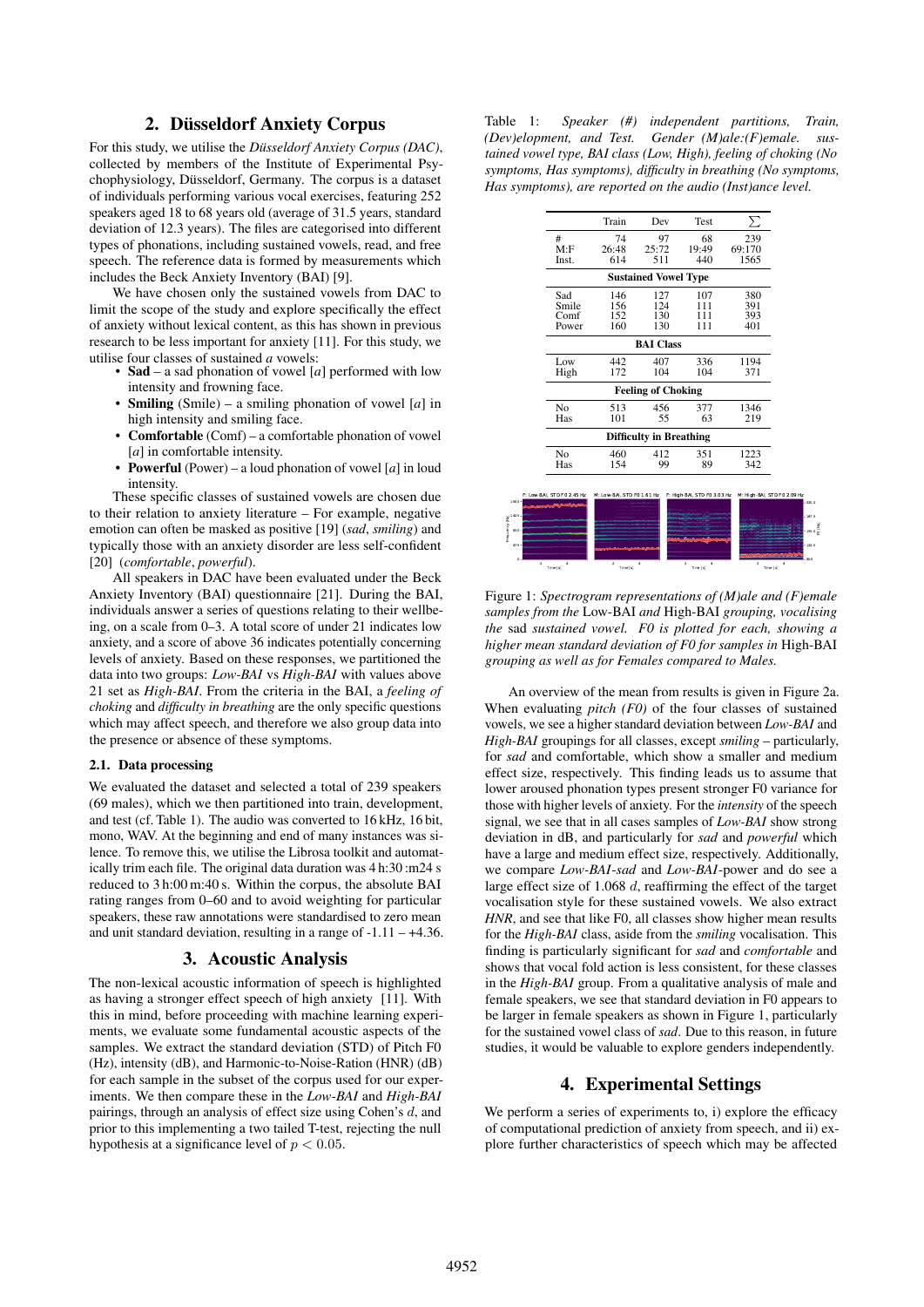

(a) Figure 2: *(a) shows the standard deviation for F0 (Hz), Intensity (dB) and HNR (dB) for all classes of sustained vowel, as disucssed in Section 3. In (b) the effect size between the mean of all features sets (*EGEMAPS *,* DEEP SPECTRUM *, and* COMPARE *for* Low-BAI *and* High-BAI *grouping of each stressed vowel type is shown, and discussed in Section 4.1. Individual results excluded reject the null-hypothesis. As marked in both (a) and (b) a small (\*) effect size (Cohens* d*) is 0.2, medium (\*\*) 0.4 and large above 0.8 (\*\*\*).*

by anxiety. As mentioned earlier, for evaluation, we create several subsets of the data, and we evaluate each grouping through the correlation of predicted BAI score. Utilising the the four sustained vowel classes, described previously (*sad*, *smiling*, *comfortable*, and *powerful*), experiments are performed for only those speech samples, as well as for all together. Firstly we create *High-BAI* and *Low-BAI* groupings of BAI ( $\leq$  20: Low,  $>$  21: High), we then then perform these experiments again for groups of individuals who show (Has) symptoms relating to the BAI criteria of *feeling of choking* (choking) and *difficulty breathing* (breathing) against those who do not show these systems (No).

#### 4.1. Acoustic features

To cover a range of well-known acoustic features, we extract hand-crafted speech-based features, as well as a state-of-the-art approach, extracting spectrogram-based deep data representations from the speech signals.

OPENSMILE : As a conventional and well established approach, the 6 373 dimensional COMPARE feature set [22], and the 88 dimensional EGEMAPS feature set [23], are used given our experience in similar paralinguistic tasks [24, 25]. From each instance, the COMPARE and EGEMAPS acoustic features are extracted with the OPENSMILE toolkit [22]. The default parameter settings from OPENSMILE are used and due to the short duration of files (ca. 6 seconds), features are extracted as one feature vector per sample. We standardise the features by removing the mean and scaling to the unit variance for COMPARE features – for EGEMAPS , this was not beneficial.

DEEP SPECTRUM : Additionally, we extract a 4 096 dimensional feature set of deep data-representations using the DEEP SPECTRUM toolkit [26]<sup>1</sup>. DEEP SPECTRUM has shown success for similar audio- and speech-based tasks [18], and extracts features from the audio data using pre-trained convolutional neural networks (CNNs). For this study, we extract Viridis colour map spectrograms (cf. Figure 1 for colour map), using the default VGG16 pre-trained network, and as with OPENSMILE , we extract one feature vector per sample. We also apply standardisation to the DEEP SPECTRUM features.

As a brief initial step, we evaluate the effect size (Cohen's d) between *High-BAI* and *Low-BAI* groupings of the feature sets extracted for each sustained vowel (cf. Figure 2b). Of note from this analysis, we see that DEEP SPECTRUM features appear to have consistently moderate effect sizes, larger than COMPARE and EGEMAPS, particularly for the *sad* and *comfortable* class. As this finding also seems to be reflective of our previous acoustic analysis, where *sad* and *comfortable* seem to behave similarly for F0 STD and HNR STD, this leads us to assume given the visual nature of DEEP SPECTRUM features that increased standard deviation in F0 for those with higher anxiety may be more

<sup>1</sup>https://github.com/DeepSpectrum/DeepSpectrum

easily captured with these features. Further to this, DEEP SPEC-TRUM most likely observes noise in the signal, as reflected by the high HNR for both *sad* and *comfortable*.

#### 4.2. Training and evaluation

Given that our dataset is reasonably small (ca 3hrs), for a robust and easily reproducible approach, we choose to utilise an epsilonsupport vector regressor (SVR) with a linear kernel. We split the data for training, into speaker-independent sets: training, development and test (cf. Table 1). During the development phase, we trained a series of SVR models, optimising the complexity parameters ( $C \in 10^{-4}$ ,  $10^{-3}$ ,  $10^{-2}$ ,  $10^{-1}$ , 1), and evaluating their performance on the development set. We then re-trained the model with the concatenated train and development set, and evaluate the performance on the test set. We repeat this method for each combination. Note that we report the best value for C in development for test validation.

To evaluate the results of all experiments, we utilise *Spearman's correlation coefficient* (*ρ*) due to the ordinal nature of the raw BAI values. Additionally, we Cohen's  $d$  is used as a measure of effect size between the predictions of results of interest. Reporting of Cohen's d proceeds an evaluation of each test set prediction result for normality using a Shapiro-Wilktest [27], as well as two-tailed T-test, rejecting the null hypothesis at a significance level of  $p < 0.05$ .

## 5. Results and Discussion

Our fully-fledged results are given in Table 2. As indicated by \*, there are significant difference in almost all predictions for *Low-BAI* vs *High-BAI* groupings. As well as this in most cases, *High-BAI* grouped results are significantly higher than *Low-BAI* grouped results. Although our results do vary, they suggests that the characteristics of speech, harnesses for prediction of anxiety, are stronger when anxiety is at high levels. This finding is supported by earlier discussed literature, which suggests that speech disturbances and varied speech-rate are prominent in the speech of those with high anxiety [10]

Looking closer at our BAI grouped experiments, we see *High-BAI* grouped anxiety predictions are stronger, with at best, 0.505 ρ for prediction of standardised BAI of all *High-BAI* grouped samples. Through the late-fusion of the two best results EGEMAPS and DEEP SPECTRUM , this is increased to 0.592 ρ. For the individual sustained vowels, *smiling* in *High-BAI* grouping performs best, with EGEMAPS showing up to 0.593 ρ, a result which is also improved by late-fusion up to 0.646 ρ. We see a slight moderate correlation for DEEP SPECTRUM of *sad High-BAI* grouping. However, this is not consistent with all feature sets. For *comfortable* and *powerful*, there are no substantial correlations, leading us to consider that these samples do not provide meaningful information for the current task.

For the grouping of *Has-symptoms*, or *No-symptoms* of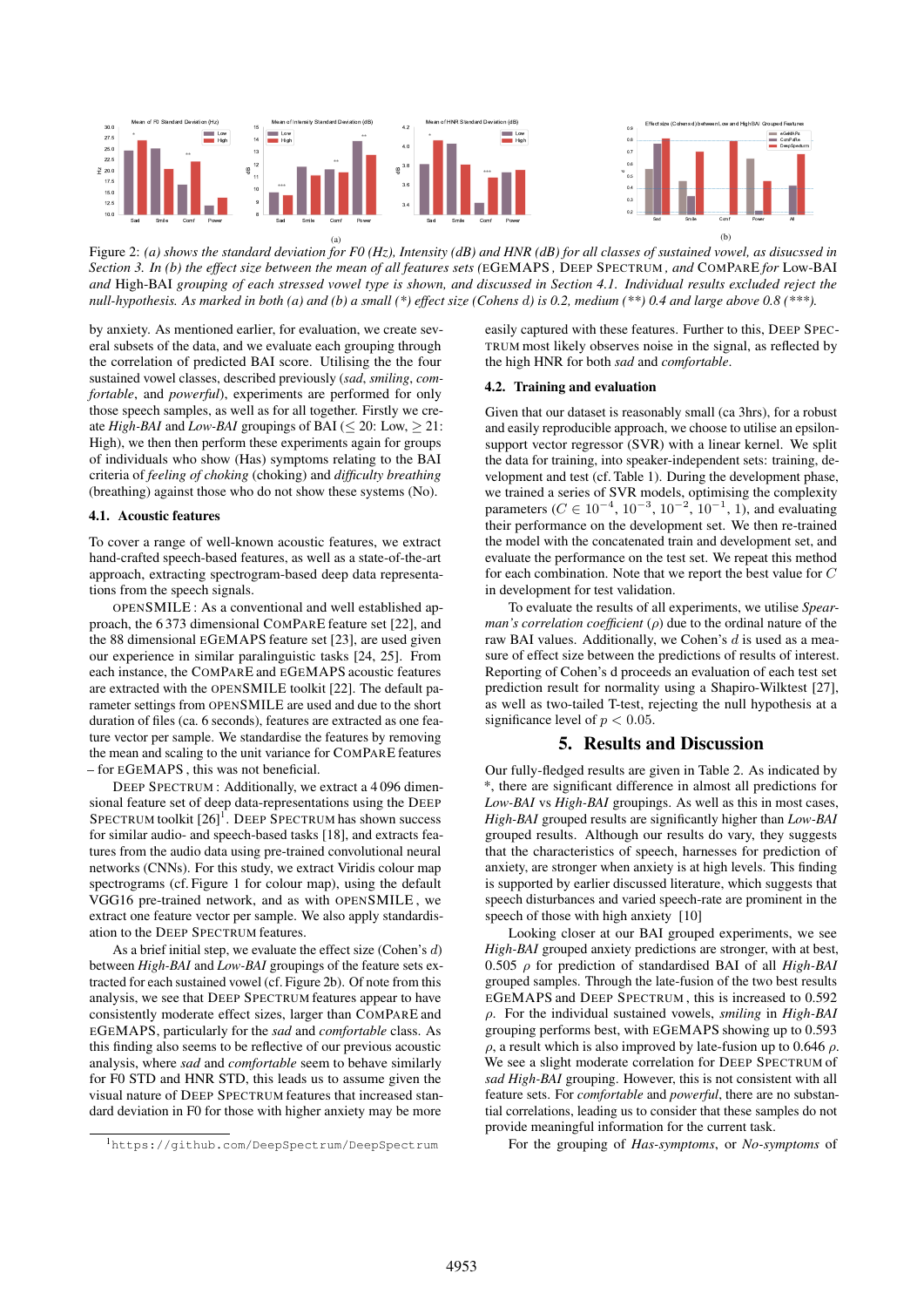Table 2: *(Dev)elopment and Test SVR results for the prediction of standardised BAI for all stressed vowel combinations selected from DAC; Reporting Spearmans Correlation Coefficient (*ρ*) for groupings of;* Low-BAI *or* High-BAI*, (Has) Symptoms or (No) Symptoms of Feeling of (Choke)ing, (Has) Symptoms or (No) Symptoms of Difficulty in (Breath)ing. For* High-BAI *and Has symptoms groupings* ∗ *indicates significance (*p < 0.05*) of test predictions as compared to the equivalent* Low-BAI *or No symptoms grouping test prediction. For BAI grouped results, we include late-fusion results taken from the mean of predictions of the two best performing feature sets. Emphasised results show a positive* ρ *correlation above 0.3.*

| $\rho$               | Sad            |         |         | <b>Smiling</b> |           |              | Comfortable           |         |                | Powerful |          |          |                | All      |          |           |         |         |                          |          |
|----------------------|----------------|---------|---------|----------------|-----------|--------------|-----------------------|---------|----------------|----------|----------|----------|----------------|----------|----------|-----------|---------|---------|--------------------------|----------|
| BAI                  | Low            |         |         | High           |           | Low          |                       | High    | Low            |          |          | High     | Low            |          |          | High      | Low     |         |                          | High     |
|                      | Dev            | Test    | Dev     | Test           | Dev       | Test         | Dev                   | Test    | Dev            | Test     | Dev      | Test     | Dev            | Test     | Dev      | Test      | Dev     | Test    | Dev                      | Test     |
| <b>EGEMAPS</b>       | $-.049$        | 106     | 210     | $.057*$        | 043       | . 012        | 181                   | $.593*$ | $-.053$        | 029      | 350      | $.031*$  | $-.098$        | .294     | .084     | $.087*$   | .012    | .033    | 173                      | $.405*$  |
| <b>COMPARE</b>       | .025           | $-.018$ | 100     | $-.241*$       | 015       | $-27$        | .441                  | .446*   | $-.101$        | .183     | 154      | $-.127*$ | .096           | .073     | 252      | $143*$    | .077    | .002    | 120                      | $120*$   |
| <b>DEEP SPECTRUM</b> | .104           | .210    | .005    | .304*          | 190       | .012         | .253                  | $.418*$ | .219           | .216     | 146      | $-.145*$ | .132           | $-.004$  | 146      | $-.501*$  | .141    | .286    | .105                     | $.506*$  |
| Late-fusion          |                | .194    |         | $.228*$        | -         | .008         | $=$                   | .646*   | $\equiv$       | .213     | $\equiv$ | $.027*$  |                | $--.029$ | $\equiv$ | .167      |         | .238    | $\overline{\phantom{0}}$ | $.592*$  |
| Choke                | N <sub>0</sub> |         | Has     |                | No<br>Has |              | N <sub>0</sub><br>Has |         | N <sub>0</sub> |          | Has      |          | No             |          | Has      |           |         |         |                          |          |
|                      | Dev            | Test    | Dev     | Test           | Dev       | Test         | Dev                   | Test    | Dev            | Test     | Dev      | Test     | Dev            | Test     | Dev      | Test      | Dev     | Test    | Dev                      | Test     |
| <b>EGEMAPS</b>       | .102           | 190     | 611     | $.064*$        | 252       | 350          | 343                   | $.218*$ | 192            | .067     | 132      | $-0.424$ | .039           | .376     | 148      | $.317*$   | 146     | 222     | 103                      | $-.029*$ |
| <b>COMPARE</b>       | .099           | $-.170$ | 110     | $.051*$        | .309      | .01          | .223                  | $.535*$ | $-.008$        | .294     | .081     | $-.463$  | .057           | .201     | .392     | .494*     | .102    | $-.163$ | $-.148$                  | $-.392*$ |
| <b>DEEP SPECTRUM</b> | .078           | 288     | 369     | $-.397*$       | .202      | .246         | .022                  | $-160*$ | .130           | .300     | $-.003$  | .297*    | .106           | .438     | .706     | $200*$    | .188    | .254    | .075                     | $.118*$  |
| <b>Breath</b>        | N <sub>0</sub> |         |         | Has            |           | No           |                       | Has     | No             |          |          | Has      | N <sub>0</sub> |          |          | Has       | No      |         |                          | Has      |
|                      | Dev            | Test    | Dev     | Test           | Dev       | Test         | Dev                   | Test    | Dev            | Test     | Dev      | Test     | Dev            | Test     | Dev      | Test      | Dev     | Test    | Dev                      | Test     |
| <b>EGEMAPS</b>       | $-.019$        | 120     | 276     | $-122*$        | .187      | .255         | .453                  | .340    | .036           | .067     | 413      | $-.217$  | .081           | 234      | .218     | $.194*$   | $-.019$ | .120    | .187                     | $.255*$  |
| <b>COMPARE</b>       | .048           | $-.139$ | $-.028$ | .363*          | .282      | $-.02^\circ$ | .357                  | .699*   | .090           | .284     | .082     | $.078*$  | .099           | 212      | .259     | $-.384*$  | .112    | .136    | 237                      | $.379*$  |
| <b>DEEP SPECTRUM</b> | $-.006$        | .357    | 301     | 284*           | 342       | 256          | $-.045$               | $.028*$ | .004           | .302     | $-.010$  | $169*$   | .176           | 384      | $-.009$  | $-0.026*$ | 151     | .285    | 178                      | $.126*$  |

*feeling of choking*, *smiling* samples again performs best, with COMPARE at best 0.535  $\rho$ . However, in this case, EGEMAPS and DEEP SPECTRUM are less able to capture the phenomena. *Comfortable* phonations show a strong negative correlation for the *Has-symptom* grouping, a finding which to a degree also appears for *sad*, suggesting that intensity may play a strong roll in this task. When predicting standardised BAI from all samples with *No-symptom* of *choking*, we see that this is stronger than the *Has-symptoms* pairing. Overall, there are no strong findings from this paradigm. However, most *Nosymptoms* grouped results perform better than *Has-symptoms* grouped, which suggest a need for further acoustic analysis, to observe any variation in the samples for this constellation.

For the grouping of *Has-symptoms* or *No-symptoms* of *difficulty in breathing*, we see that as with *choking*, the *No-symptoms* grouped results are often stronger than *Has-symptoms* group. However, across features sets, this is somewhat confused. For *sad*, for example, the *No-symptoms* grouping performs better with DEEP SPECTRUM , but overall, COMPARE shows slightly better results for the *Has-symptoms* grouping. Like all other groupings, the *smiling* class in the *Has-symptoms* grouping shows our best result with up to 0.699  $\rho$ . COMPARE also performs best when utilising all data for the *Has-symptoms* grouping. This is suggesting that HNR, which may be stronger due to restricted airflow, is more easily captured by COMPARE features for individuals with this *breath* symptom.

To evaluate further the degree to which highly anxious speech improves prediction accuracy, we additionally reran our experiments with all data and without any groupings (cf. Table 3). From this we find that still the *High-BAI* grouped with DEEP SPECTRUM and EGEMAPS results are stronger, with the best results from late-fusion being .243  $\rho$  for all data (a result which can be considered negligible). This result is significantly lower than the best HIGH-BAI result with all sustained vowels, reporting a very large effect size of 1.718 d.

In general, for all scenarios, the *smiling* class performs best for the stronger *High-BAI*/*Has-symptoms* groupings. This finding could suggest that anxiety is more prevalent in a more facially strained stressed vowel. There is much in the literature relating to smiling and anxiety, for example, the "fooled by a smile" effect in which those who suffer from anxiety can show untrue emotional expressions [28]. Furthermore, high anxiety

Table 3: *SVR results for prediction of standardised BAI from all data combined, without groupings. Late-fusion of two best.*

|                      | Dev  | <b>Test</b> |
|----------------------|------|-------------|
| <b>EGEMAPS</b>       | .189 | .245        |
| <b>COMPARE</b>       | .093 | .213        |
| <b>DEEP SPECTRUM</b> | .106 | .238        |
| Late-fusion          |      | .243        |

involves much more facial expression, and general movement, as compared to lower anxiety, with 'non-enjoyment' smiles being displayed frequently [29].

## 6. Conclusion and Future Outlook

In this study, we explored the effect of anxiety on speech. In particular, we evaluated the efficacy of predicting anxiety from adult speech for the first time and evaluated non-lexical sustained vowels as a first step. Our findings show that utilising speech-based features for prediction of anxiety is valid and that recognition of higher levels of anxiety is better. As individuals reporting high levels of BAI may need a more timely medical intervention this finding is promising. From our results, we see that *smiling* phonations are particularly informative for those with high anxiety. A finding related to literature which states that smiling causes an alteration of the vocal tract and can be "heard as well as seen" [30]. Additionally, those with high anxiety often overstate their emotional expression [28], possibly leading to stronger speech variance. For further studies, we hope to explore the effect of *smiling* phonations (and facial movement) on anxious speech further. As well as this, given the slight gender bias to our data, it would be of interest to evaluate gender independently, as we have seen that features such as STD for F0 are stronger in highly anxious female samples. Further, since our study shows promise for the presence of anxiety in speech without lexical content, it would be of interest to compare this to free speech samples.

## 7. Acknowledgements

This work is funded by the Bavarian State Ministry of Education, Science and the Arts in the framework of the Centre Digitisation.Bavaria (ZD.B), and the Horizon 2020, EFPIA funded Innovative Medicines Initiative 2 Joint Undertaking under grant agreement No. 115902.